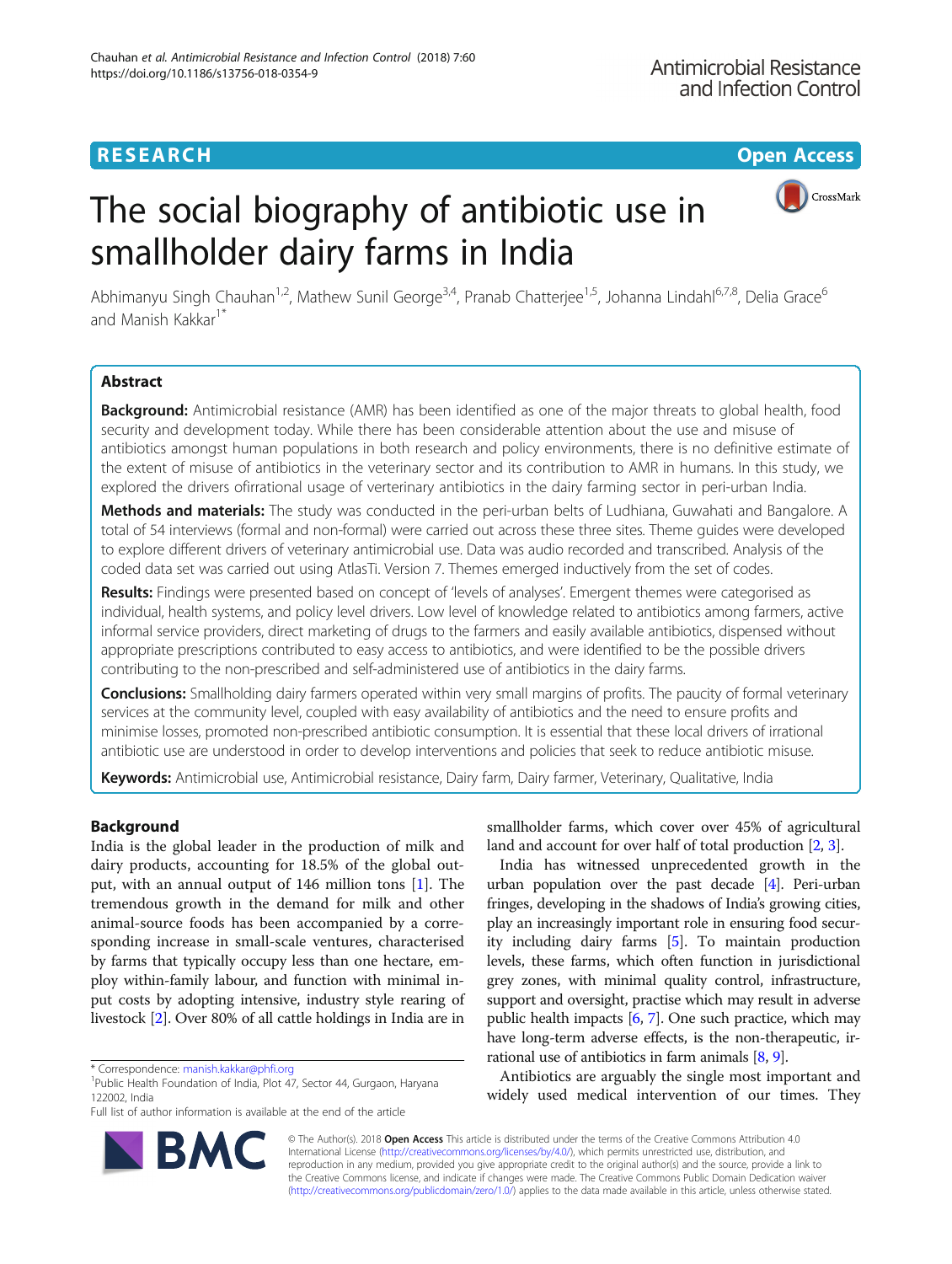have been rampantly used not only in human medicine but also in agricultural system(s), specifically in livestock production. Antibiotics are used therapeutically to treat sick animals, as well as prophylactically and metaphylactically to prevent infection and as growth promoters [[10](#page-11-0)]. Emergence of infectious agents which are resistant to commonly used antimicrobial agents threatens the advances made by modern medicine, and AMR organisms have rapidly become one of the primary public health challenges the world over, but especially in developing and low- and middle-income countries like India [\[11\]](#page-11-0).

Multiple studies in India, beginning with exploratory studies in the 1980s, have consistently shown that a large proportion of the tested milk samples contain antibiotic residues [\[12](#page-11-0)–[15\]](#page-11-0). A recent study undertaken in the organised as well as organised dairy farms has reported tetracycline, oxytetracycline, sulfadimidine and sulfamethoxazole above MRL in milk samples [[16](#page-11-0)]. Similarly, antimicrobial residues was reported in 23.3% dairy farm in the settings similar to the current study [[17](#page-12-0)]. However, there remains a dearth of evidence about the drivers and determinants of antibiotic use in dairy farms in India, especially with respect to vulnerable areas like peri-urban areas [\[18\]](#page-12-0). This study was conducted to understand the practices and drivers related to the veterinary use of antibiotics in peri-urban smallholder dairy farms in selected sites of India.

#### **Methods**

#### Study setting

The study was conducted among smallholding dairy farmers in peri-urban areas of Guwahati,east of India, (26.1445° N, 91.7362° E); Ludhiana, north of India (30. 9010° N, 75.8573° E); and Bangalore, south of India (12. 9716° N, 77.5946° E). Like any developing country, periurban areas of a typical city encompass a wide range of economic activities, including farming (dairy, poultry etc.), husbandry and, small and medium scale industries, land speculation, residential suburbanization and waste disposal [\[19\]](#page-12-0). Definition of Peri-urban is still context specific and varies from city to city, it's difficult to estimate the exact population. However, large proportion of people from rural to urban migration settles in periurban fringes of the cities [[19](#page-12-0)]. The background review of literature, the formative phase, and a formal consultation with experts enabled us to identify relevant stakeholders in each of the sites, whilst allowing us to refine the topic guides that we used for data collection. The main phase of data collection was preceded by a formative phase that included scoping interviews with key informants at each site, as well as a pilot testing of instruments. Fieldwork was carried out between1st February 2015 to 30th September 2015 across all three study sites.

#### Sampling and data collection

Data collection at each of the field sites was carried out in successive phases.. The dual strategies of purposive sampling and snowballing were employed to identify potential respondents with the help of the local partners in each of the field sites. This enabled us to not only identify those stakeholders whom knew to be relevant to this study, but also identify specific stakeholders at each site, who were involved, in some capacity, with smallholder dairy farmers (eg: traders and veterinary field assistants in Guwahati, informal treatment providers in Ludhiana, and the Karnataka Milk Federation officials in Bangalore). At each of the sites, we identified areas where most dairy farms were clustered and fitted the project definition of a smallholding dairy farm (A farm with up-to 10 cattle, atleast one milking and contributing to a minimum of 25% of the total family income). From this list we then selected farms that were spread across various locations, thus ensuring representation of farms from across the various clusters (i.e., north, south, east and west). Using a phasic, cyclical strategy for the fieldwork, data collection was stopped on reaching saturation point across the various key themes of inquiry.

The health related interviews were conducted by ASC (male) and MSG (male). Both the interviewers were practicing public health researchers with over five years experience in qualitative data collection and held graduation in public health (MPH) at the time of field work. Face to face interviews with farmers were conducted at their homes, whereas those with other stakeholders were typically conducted at their places of employment (like, veterinary hospital, pharmacy etc.). Local NGO facilitated the scheduling of interviews as per the time convenient to farmers. An appointment was sought with the government functionaries in advance and almost all interviews were conducted in the office premises. Most interviews with farmers and traders were conducted in the local language (Hindi, Punjabi and Kannada at Guwahati, Ludhiana and Bangalore site, respectively). However, government officials were comfortable in interacting in English. In order to ensure that the mediator did not introduce bias and followed the topic guide faithfully, mock interviews and training were carried out prior to the actual field visit. A typical interview lasted between 45 min to 1 h. All interviews were audio-recorded, transcribed, translated into English, and crosschecked against the original recordings.

#### Data management and analysis

Data analyses was done using inductive approach and content analyses. The translated transcripts were then coded using the software package AtlasTi 7.2®, utilizing a reflexive and inductive approach to allow codes and categories to emerge from within the data. The initial list of codes was compared with newer codes, enabling refinement of the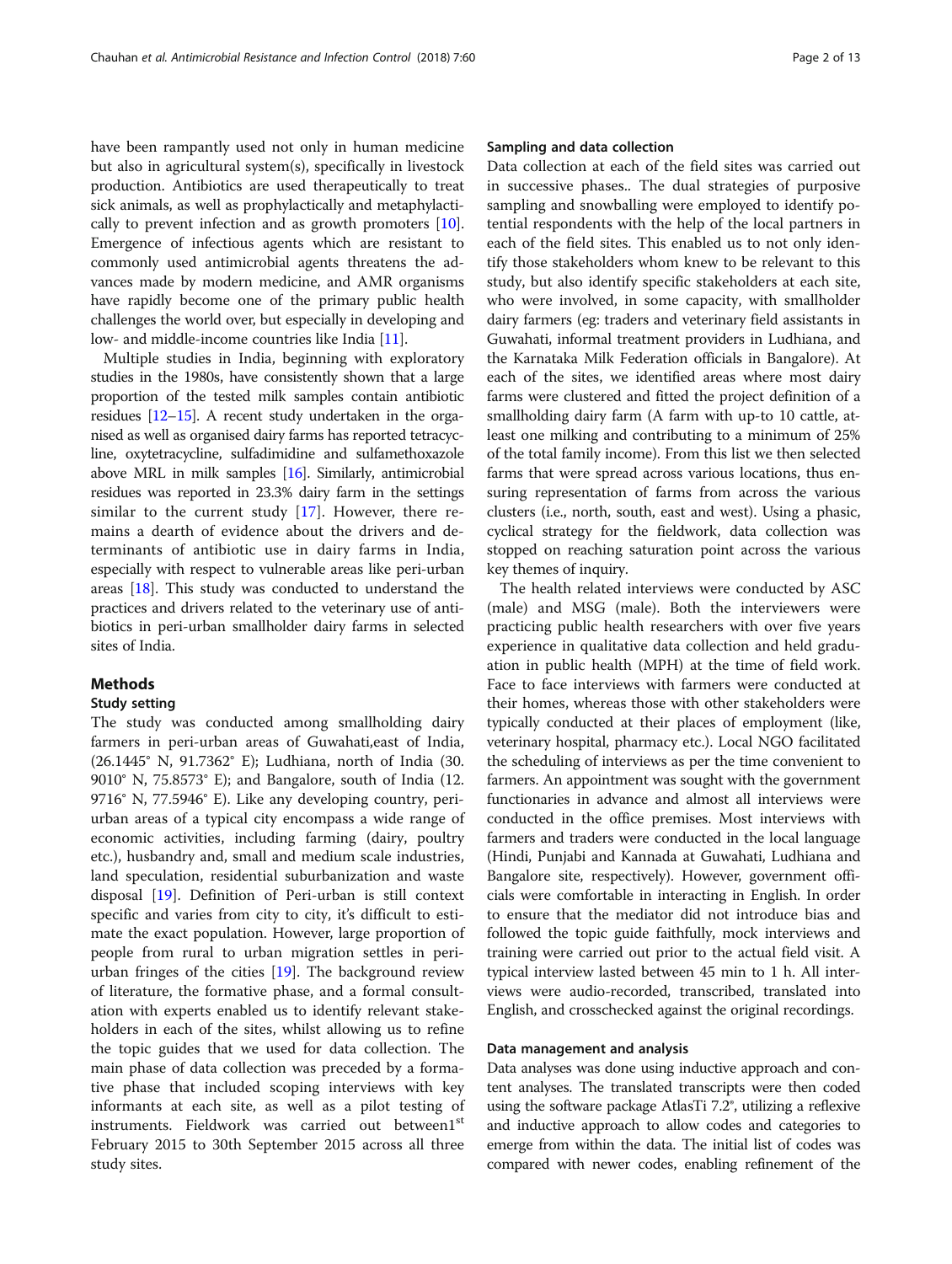coding framework, which was utilised to guide the coding process. Coding was done by two coders and coding disagreements was sorted in consultation with senior researchers of the study (MK and DG).

In addition to the interview recordings, each researcher maintained detailed field notes in field diaries. This enabled capturing of details related to the key issues that emerged in each location, concerns regarding the fieldwork, as well as any potential trends that emerged from the participant responses. The field diary provided us with adequate details to discuss during the daily review carried out at the end of the day's work and plan for subsequent data collection. The field diaries also helped in identifying early patterns as well as assessing attainment of saturation of responses.

At the end of each phase, data management and analysis of the previous site was completed, and summary results prepared. This enabled further probing of specific areas. This iterative process ensured that the data collected was grounded, rich in details, and saturation obtained prior to termination of data collection.

#### Quality assurance

Interviews were conducted by trained investigators.They were monitored for completeness, correctness, and comprehensive transcription and translation of responses with appropriate labelling of recordings. Thirty per cent of the interviews from every site were randomly rechecked for transcription and translation. Due to inherent limitations of interpretation of qualitative data from different parts of the country, we undertook regular consultations with the steering group (comprising of seven experts across the fields of medical, veterinary and social sciences) about the data and its interpretations.

It was ensured that interviews were conducted in place where only interviewee and interviewer was present. The study followed the COnsolidated criteria for REporting Qualitative research (COREQ) for reporting the findings of this qualitative research study [[20](#page-12-0)].

#### Results

A total of 54 interviews (formal and non-formal) were conducted across the three sites (Table 1). These included dairy farmers, veterinary officers, veterinary field assistants, pharmacists, drug distributors and civic officials. Site-specific stakeholders were also identified through the snowballing process. Traders, who procured milk from

farmers and sold to sweet shops and households, were interviewed in Guwahati. Officials of Karnataka Milk Federation (KMF), a cooperative with a membership base of around 90% of the smallholder dairy farmers in periurban Bengaluru, were also interviewed. Those who were approached, none of them refused to participate in the study.

The results are presented as three core themes that emerged from insights of the different stakeholders: 1. Self-treatment and peer learning; 2. Limited systems support, outreach and oversight; 3. Limited regulatory framework to regulate use, market pressures and distribution of veterinary antibiotics. Details of sub-themes and domains are listed in Table [2](#page-3-0).

Themes could be further grouped into drivers operating at three levels of the system: individual, health systems, and market or policy levels. The system, in this case, was defined as the smallholder dairy farm in periurban settings and its associated veterinary antibiotic use practices. The concept of a "system" allowed us to study the linkages and interactions between the subthemes and core themes that operate at different levels. For the purpose of this study, individual/community level drivers were defined as practices at the level of farm owners, labourers, family members, community, traders and others players who can influence antimicrobial usage. Health systems drivers were defined as those associated with systems stakeholders like veterinary doctors, veterinary field assistants, laboratory staff and others who could possibly contribute to the dynamics of antimicrobial usage in small holding dairy farms. Policy level drivers included the drivers that were associated with the government, national as well as local, and policies affecting the use of antimicrobials in smallholding dairy farms.

## CORE THEME I - Self-treatment and peer learning: Individual and community level drivers for irrational usage of veterinary antibiotics

Self-treatment of animals by farmers and peer learning were significant determinants of antibiotic usage, which emerged as the core theme at the community/individual level. These core themes further comprised of limited knowledge, selftreatment, and peer-learning as sub themes.

#### Sub-theme I – Knowledge about veterinary antibiotics

Majority of the farmers across three sites were unaware of the word 'antibiotic'. No local name existed specifically for

Table 1 Details of the stakeholders interviewed

| Study sites | Dairy farmer | Veterinary/ Ext. officer | Veterinary field assistant | Trader | Pharmacist/Drug Distr. | Civic official Or Union |
|-------------|--------------|--------------------------|----------------------------|--------|------------------------|-------------------------|
| Guwahati    |              |                          |                            |        |                        |                         |
| Bangalore   | 4            |                          |                            | N/A    |                        |                         |
| Ludhiana    |              |                          |                            | N/A    |                        |                         |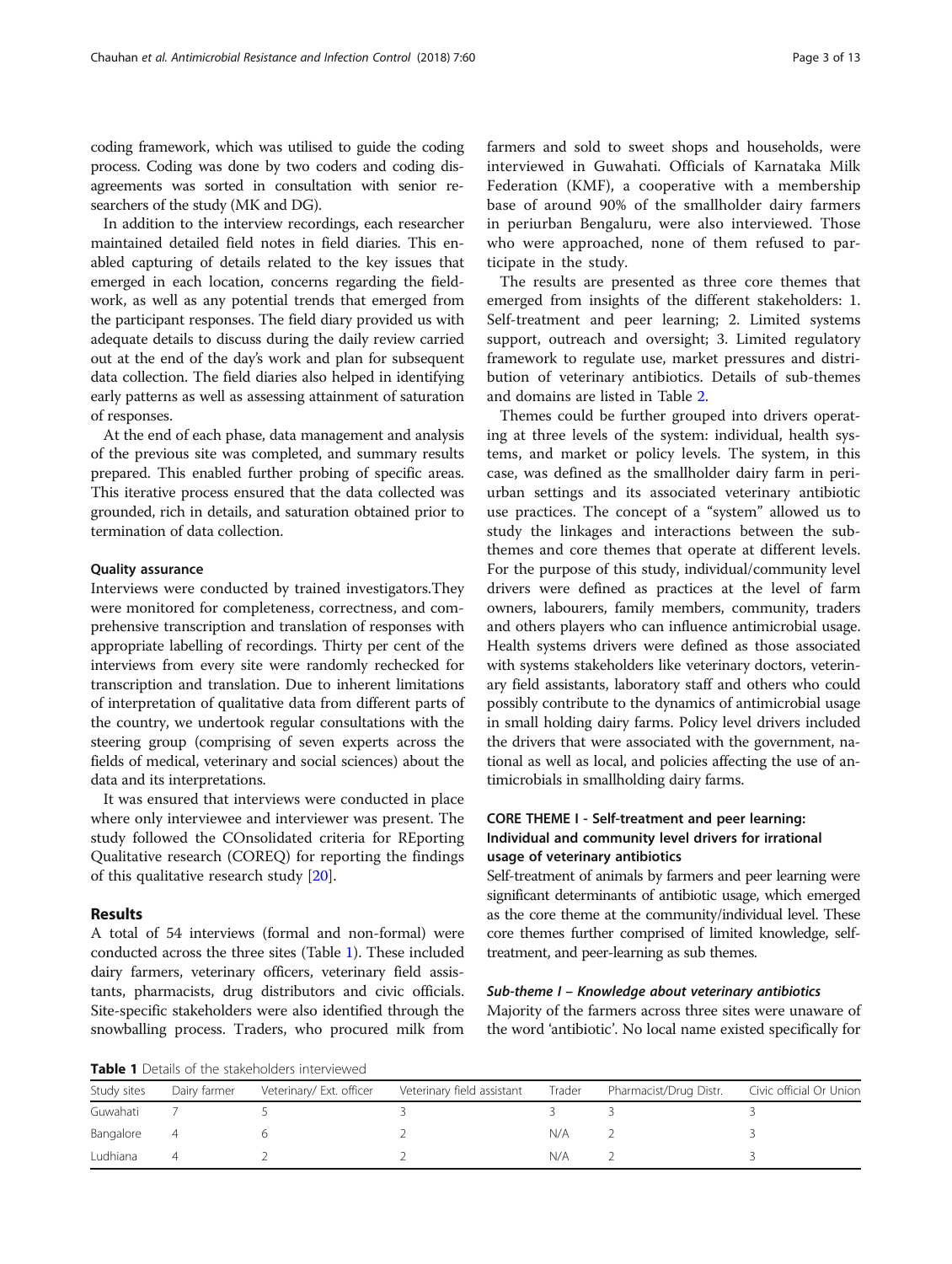Sl. No. Domain Core themes Sub-themes Sub-themes 1 Community and Individual Self-treatment and peer learning Limited knowledge about antibiotics and their use Self-treatment using veterinary antibiotics Peer learning and self-treatment 2 Veterinary health system support Limited system support, outreach and oversight. Shortage of veterinary doctors Laboratory support to diagnose diseases and make informed prescription Support from extension services Shortage of pharmacists 3 Policy and market scenario Limited regulatory framework on usage, market pressures and distribution of veterinary antibiotics Absence of regulation for veterinary antibiotics Direct marketing of veterinary antibiotics to consumer Compulsion of milking - Market demand and competition.

<span id="page-3-0"></span>Table 2 Core themes and sub-themes emerged from the inductive data analyses

the term either. Most of the farmers could not differentiate between antibiotics and non-antibiotic, allopathic medicines. However, the interviewed veterinarians reported that many farmers administer antibiotics to the farm cattle irrespective of the disease being infectious or not. Veterinarians also mentioned that choice of drug is based mostly on the ease of availability and the experience of the farmers with the drug while treating similar symptoms on previous occasions, some of which could be undertaken at the advise of a veterinarian. Fin.

## Sub-theme II - Self-treatment using veterinary antibiotics

Most information on how farmers prefer medicines that give them 'quick results' came from pharmacists. Sick animals are treated with broad-spectrum antibiotics on the basis of prior experience. This experience could be that of the concerned farmer or be obtained through by social peer learning networks (like elders or influential farmers who had previously treated their cattle successfully; more details in the next subsection). Intergenerational transfer of this information also played a significant role. Additionally, nearly all the veterinarians reported that by the time a farmer brings his animal to a licensed veterinarian, the farmer would have already tried out several treatment strategies, none of which were successful in curing the affected animal.

"We are trying this medicine for last three days but not seeing much improvement; we will wait a bit and see, and if we do not see any improvements, we will try to call a doctor." (Dairy farmer, Ludhiana).

"If I know what the problem is then I try to manage it. Sometimes it will be the same problem that another cow had, so I will buy and give the same

medicines that the doctor prescribed last time." (Dairy farmer, Guwahati).

One of the reasons stated for self-treatment was the cost of getting a veterinarian to come to the farm, especially in Guwahati. While this was not an issue among well-established farms, smallholding farmers found this to be barrier.

"My biggest problem is if my animals fall sick. Getting a veterinarian to come to my farm is costly and I can't afford it. I give the animal what I can". (Dairy farmer, Guwahati).

#### Sub- theme III - Peer learning and self-treatment

Many field veterinarians, as well as a few dairy farmers, reported that they follow the advice of the local elders, influential persons, or village heads ('Gaon budha' (Guwahati) and 'sarpanch' (Ludhiana)) for advice related to medication. Most of these opinion leaders are commercial dairy farmers with farms having more than 50 heads of cattle. They usually enjoy a good relationship with pharmaceutical representatives and drug distributors.

## CORE THEME II - limited system support, outreach and oversight

Limited systems support, outreach and oversight were significant reasons of antibiotic usage and emerged as the core theme at the veterinary health systems level. These core themes further could be split into the following factors: a shortage of licensed veterinarians and a profusion of informal prescribers; laboratory support to diagnose diseases and plan appropriate therapeutic strategies; inadequate IEC (Information, Education and Communication) support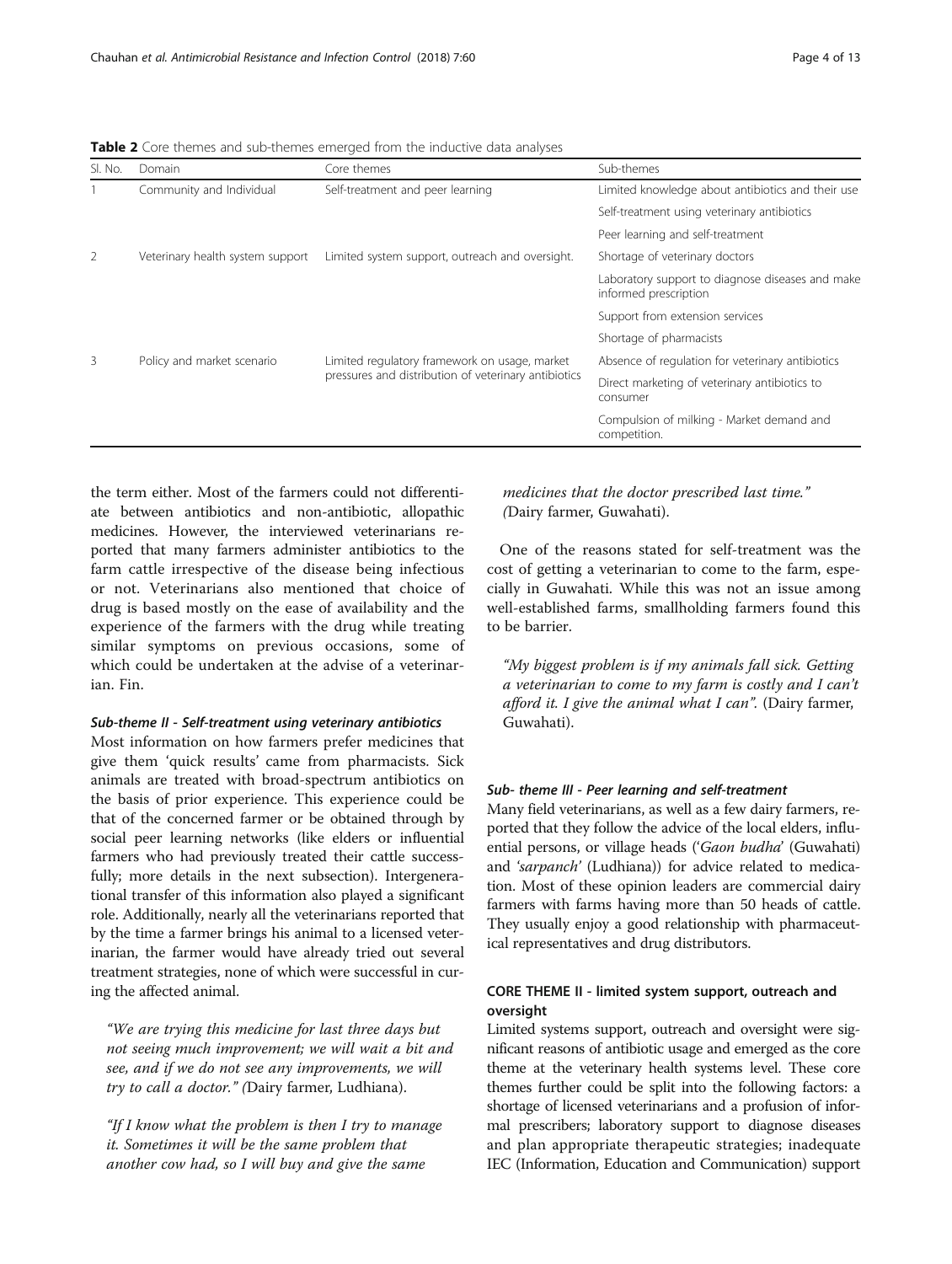through extension services; and a shortage of veterinary pharmacists with a profusion of informal drug distributors.

## Sub-theme I: Shortage of veterinary doctors and active informal prescribers

All three levels of stakeholders in the three sitesreported that there was an acute shortage of trained veterinarians. Stakeholders, including veterinary doctors and state officials, also reported that veterinary field assistants and informal prescribers attempt to fill the gap. This results in a cadre of untrained caregivers with a propensity to overprescribe, leading to irrational prescription and usage of antibiotics. These informal prescribers are also known as 'private doctors' among the dairy farmers.

"How it is possible for a doctor to visit 30,000 cows? So definitely, if you call me and someone else calls me at the same time and there is a distance of 10 KM between the two houses, it is not possible for me to attend to both the cases simultaneously. I will definitely have to send somebody to attend the other patient. So what I do is that I send the VFA and tell him to go and check on the patient, and consult me over the phone. Mobiles are extensively used now, so it is possible. I do not go for visits nowadays, yet I have the information that I need to know. I think non-availability [of enough trained and licensed veterinarians] is one of the reasons, and because of that, slowly they (the VFAs) are emerging as the first point of care consultant; the other reason is that if they call the VFA then the fees will be much lower than that of a veterinarian, I think that might also be one of the reasons" (Veterinary doctor, Guwahati).

"The private doctors, they keep visiting farms and are very busy. In fact, they are occupied from early in the morning to late evenings everyday. They are not really doctors but that's what they are known as. They treat a lot of animals in these farms" (Pharmacist, Ludhiana).

## Sub theme II: Laboratory support to diagnose diseases and make informed prescription

Senior government officials' perspective Across the three sites, senior officials in the animal husbandry department pointed out that labs and diagnostic support services were functional and provided value addition to the work of field veterinarians. However, when asked specifically about testing and screening facility for various infections in cattle, very few veterinarians mentioned regular testing done at the smallholder or commercial dairy farms. None of the state level officials reported any

disease screening programs specifically directed at cattle in smallholder dairy farms.

Field veterinarians' perspective Veterinarians reported that they do not depend on lab reports to treat any sick animals. Most treatment plans were based on case history and symptomatic assessments. Lab support was only sought when the treatment administered to the animal did not give the desired results. Two reasons were stated by veterinarians for not seeking lab support: First, by the time a farmer reaches the veterinarian the farmer has already spent time and money in trying out other alternatives and the veterinarian has to begin some treatment almost immediately to save the cattle. Secondly, even if labs do exist, most of them are not adequately equipped; if they are equipped, it would be expensive and unaffordable to access their services, and hence it was not considered to be practical to utilize them.

"If the lab is in working condition we don't have a microbiologist, if the microbiologist is there then there is no proper equipment. So how do I make use of it? On paper it is all there but practically it is not possible. If I need a lab report, then I ask them to go to the university or to some private labs to get a report." (Veterinarian, Ludhiana).

"Look, we treat primarily from the case history of the sick animal and after some years of experience you know that an animal which is in this condition, is suffering from this problem, and needs this treatment. Other than that not much to do for us." (Veterinarian, Guwahati).

## Sub theme III: Support from extension services in context to veterinary use of antibiotics

Dairy farmers' perspective It was striking that none of the farmers across the three sites referred to benefitting from any extension services. They perceived services to be of poor quality. Also, according to them, these services were conducted more out of the need to demonstrate activities to students, and were not particularly concerned with the welfare of a farmer or their animals.

"What services are you talking about? There is such a big college here and they can't even provide us with proper semen." (Dairy farmer, Guwahati).

"No we do not get anything from the department or college." (Dairy farmer, Ludhiana).

Many of those who attended demonstration sessions and meetings happened to be owners of commercial dairy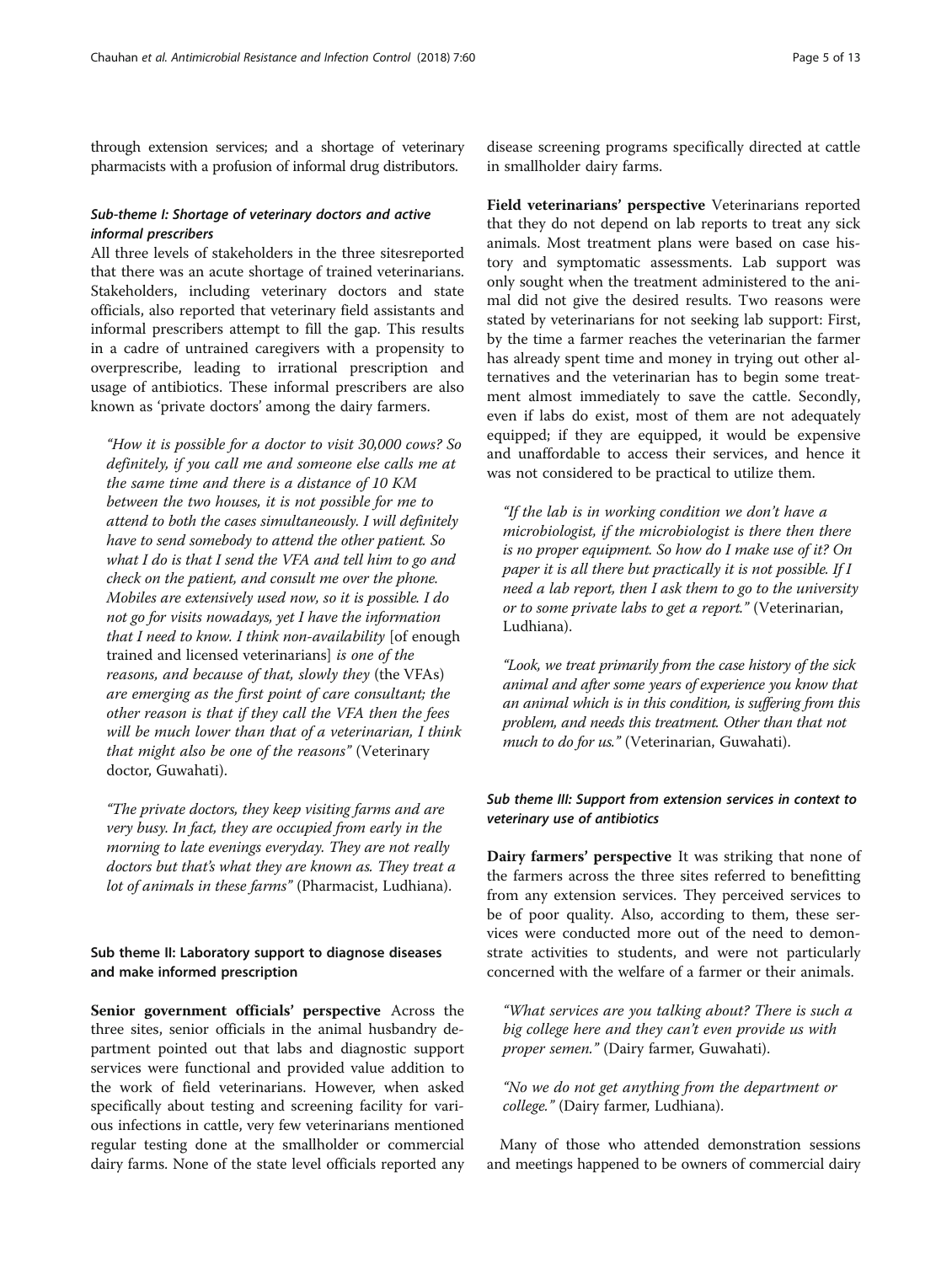farms. These were individuals who had no prior experience of dairying and had entered the sector recently.

"The department does organise activities from time to time when they want to train their students. Other than that such activities are not focused on the small farmers and their farms."(Dairy farmer, Guwahati).

Extension department officials' opinion Extension departments are functional and claimed to offer relevant services to local dairy farmers on a regular basis. These services include sessions on the updated management practices in dairy farming, inputs on fodder management, disease management, breeding techniques, shed design, to name a few. Most services were offered completely free of charge so that local dairy farmers belonging to the lower socioeconomic strata could reap the benefits. However, when asked about the specific activities related to the use of antibiotics and their role in maintaining the health of animals, the interviewed stakeholders (state-level officials and veterinarians) failed to mention any particular programs.

"Regular meetings are organized by the department and we have sessions taken by experts to give them [dairy farmers] the latest know-how on various issues on how to manage a dairy farm." (Senior extension department official, Ludhiana).

Many veterinarians reported that farmers often chose to not attend these sessions. According to them, this is due to the farmers' belief and reliance on traditional knowledge, which is often handed down generations. In contrast, relatively new commercial dairy farmers, were more open to learning and behaviour modification in relation to dairy farming practices.

## Sub-theme IV: Shortage of pharmacists and presence of informal drug distributors

Some veterinary officers and state level officials reported the scarcity of trained pharmacists in the peri-urban areas; this was especially notable in Guwahati. According to them, most of the drugs were distributed by drug distributors. Even if a pharmacist is present, prescriptionbased purchase is minimal in all the studied settings. They forwarded this as one of the reasons for the irrational use of veterinary antibiotics.

## CORE THEME III: Limited regulatory framework on usage and distribution of veterinary antibiotics, and market pressure: Policy and market level drivers

Limited legislative frameworks to regulate the use and distribution of veterinary antibiotics, and mitigate market

pressures are significant determinants of antibiotic over usage. These emerged as the core theme at the policy level. These core themes could further be split into: absence of regulation for the prudent use of veterinary antibiotics, Direct-to-Consumer Marketing of Veterinary Antibiotics (DTCMVA) and compulsion to maintain productivity to meet market demands in the face of stiff economic competition.

## Sub theme I: Absence of regulation for the prudent use of veterinary antibiotics

Nearly all veterinary doctors and senior state level officials expressed the need to deploy potent regulations to deal with the situation of antibiotic growth promoters and non-therapeutic use of antibiotics. Many of the senior officials also reported the absence of evidencebased guidelines related to the prudent use of veterinary antibiotics; even when they were present, they were constrained by the complete absence of a strategy to operationalize the recommendations and monitor their implementation.

## Sub theme II: Direct to consumer Marketing of Veterinary Antibiotics (DTCMVA)

"While visiting a village in Guwahati to capture the insights from small holder dairy farmers related to veterinary use of antibiotics, we observed a Medical Representative (MR) from a renowned pharmaceutical company visiting the most learned and influential (village leader) dairy farmer in the village. He was carrying boxes with a range of medicines - concentrates, calcium supplements as well as veterinary antibiotics. When asked about the content and why he has been keeping these items at the leader's house, we were informed by the dairy farmers that this was the 'drug depot' of the village. All farmers could access and purchase these medicines as and when required. Pharmacies are too far away and a significant cost is incurred when visiting them. Older members of the village informed that the depot holder received financial incentives from the MR as well as a supply of medicines at a discounted rate. As the depot holder is comparatively more qualified and influential, dairy farmers often consult him for the medicines and treatment. We discussed and validated these responses with local veterinarian and state level officials." [Excerpt from field diary, 13th March 2015, Guwahati, Description of DTCMVA phenomena].

During field observations in Guwahati, we observed that the antibiotics are directly marketed in the village. The most influential or community leader or commercial dairy farmer acts as mediator between MR and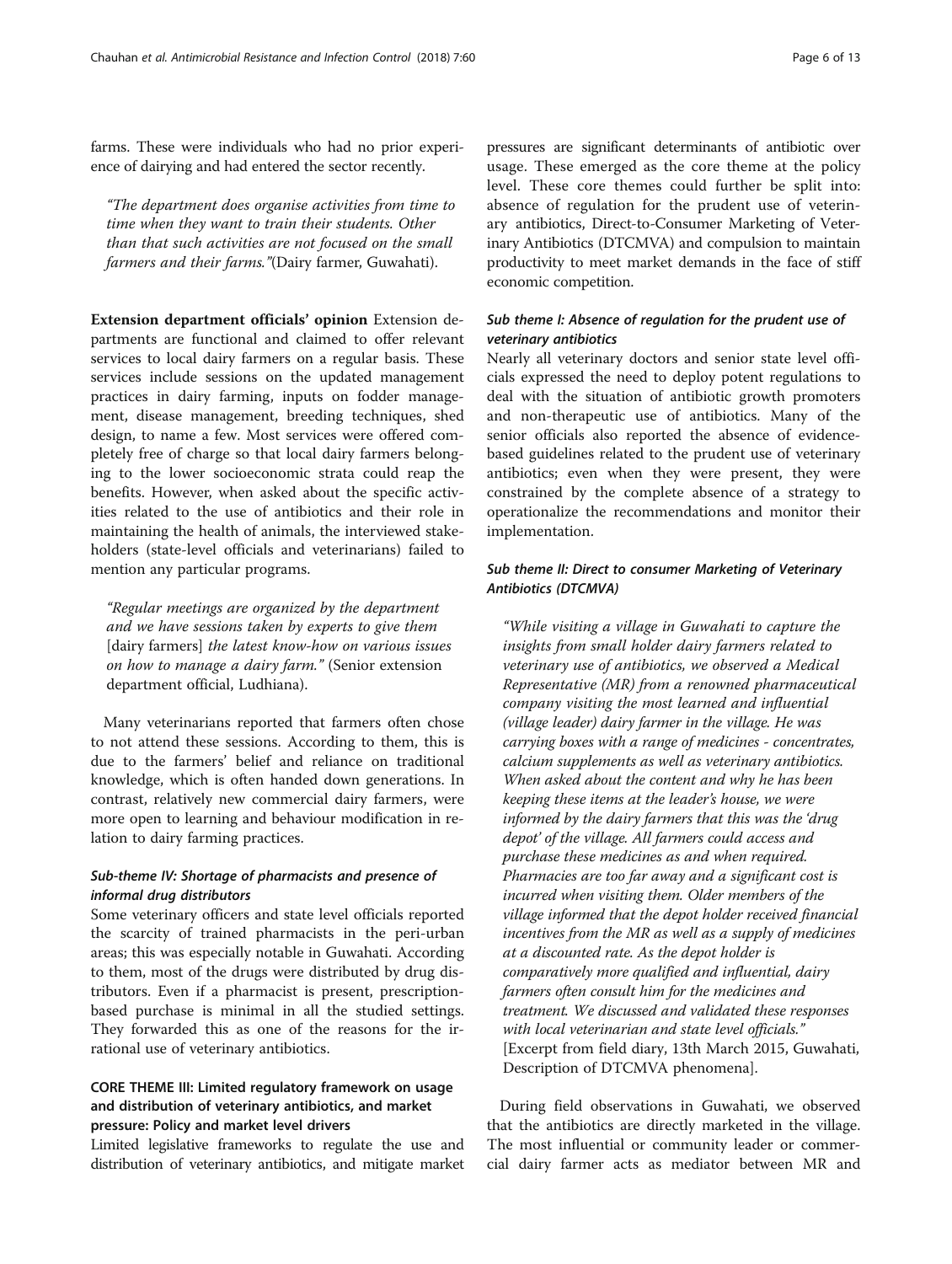smallholder dairy farmers. The relationship is mutually beneficial as the farmer gets the drugs at a discounted rate and without having to travel to a distant pharmacy; in return, this helps the pharmaceutical representatives to meet their sales targets. For the village elders or opinion leaders, this offers a position of relative power, which further consolidates their status in the community. Some smallholder farmers also reported that the depot holder was often offered medicines at a discounted rate by the pharmaceutical representative.

## Sub theme III: Compulsion of milking - market demand and economic compulsion

Nearly all the stakeholders reported that the business of smallholding dairy farms operates at razor thin profit margins and to keep their livelihood intact the farmers need to maintain productivity in their animals on a daily basis. A majority of the farmers were unaware about the concept of withdrawal period following antimicrobial chemotherapy. However, even those who were aware of the importance of the withholding period reported that it was impractical due to high economic implications to their business. Additionally, famers also reported that they faced competition from milk cooperatives and private companies. This resulted in dwindling demands for non-packaged milk in the urban areas. As a result withholding milking and not supplying milk even for a day or two could result in an irreversible loss of customers which would have a significant adverse impact on their business. In absence of a formal system of incentives or disincentives, it was virtually impossible to practise the withholding. Health system level stakeholders also reinforced these concerns. According to them, withholding should be incentivised to prevent milk tainted with antimicrobial residues from entering into the food chain.

"Who will pay for the milk I throw out?. Each cow gives an average of 10 litres of milk everyday. I have four milking cows, and if one is on treatment and milking is withheld, it translates into a loss of INR 300 minimum. We need to continuously feed the animal, irrespective of whether we are selling the milk or not. From where will I get money for this?" (Dairy farmer, Guwahati)

"We need to take appropriate measures. How can we expect a poor farmer to discard the milk? The Government should identify certain incentives so that these farmers comply with the policy." (Senior official, Guwahati)

"Monetary loss for a day is just one way of looking at it. What about the customers we lose? Who is going to explain to them the reason behind why we are not providing the milk to them?" (Dairy farmer, Bangalore)

## Behavioural model of drivers and determinants of non-prescribed use of antibiotics in smallholder periurban dairy farms

We developed a conceptual framework explaining the interplay of factors leading to non-prescribed usage of veterinary antibiotics using The theory of planned behaviour (Fig. [1\)](#page-7-0) [\[21\]](#page-12-0). We mapped these factors to address the reasoned action for non-prescribed or self-administered use of veterinary antibiotics in the peri-urban smallholder dairy farms. This was determined by: [[1\]](#page-11-0) attitude towards irrational use of antibiotics, [[2\]](#page-11-0) subjective belief about the irrational use of antibiotics at the community level, and [[3\]](#page-11-0) the perceived control exerted over the act of irrational antibiotic use in livestock. Subjective belief is the perceived social pressure to perform or not to perform the behaviour and perceived control is an individual's beliefs about the presence of factors that may facilitate or hinder performance of the behaviour. We classified the drivers operational at the community, the system, and the market and policy levels. These drivers, in combination, resulted in the practice of self-administered use of antibiotics in livestock. The conceptual model, shown in Fig. [1,](#page-7-0) indicates a closely knit, inter-related, web of factors with recursive and reversible relationships. It is essential to disrupt this chain at the critical linkages to make a meaningful reduction in the irrational and non-prescribed consumption of veterinary antibiotics in the peri-urban smallholder dairy farms of India.

#### **Discussion**

This qualitative study adds to the growing body of evidence related to the issue of antimicrobial consumption. The study explicitly dealt with the non-prescribed and self-administered veterinary antibiotic usage in the smallholder dairy farms in peri-urban areas. Through in-depthinterviews across various stakeholders, this paper attempts to elucidate the complexities of antimicrobial usage in the smallholder dairy farming sector in peri-urban India. Each core theme was further explained under sub themes.

#### Antibiotic use practices in small holder dairy farms

In dairy farming, practices, knowledge and beliefs handed down from one generation to the next [\[22](#page-12-0), [23\]](#page-12-0). Experienced dairy farmers have traditionally managed animal health issues using ethnoveterinary practices rooted in the use of indigenous medicinal herbs, utilising the Indian Systems of Medicine [[24](#page-12-0), [25](#page-12-0)]. The current generation has retained the self-reliance to manage livestock diseases on their own, and supplemented the traditional knowledge with their understanding of modern medicine. This selfreliance, in combination with market pressures and economic compulsions, has resulted in the widespread practice of self-administration of antibiotics in livestock for therapeutic, prophylactic and metaphylactic purposes,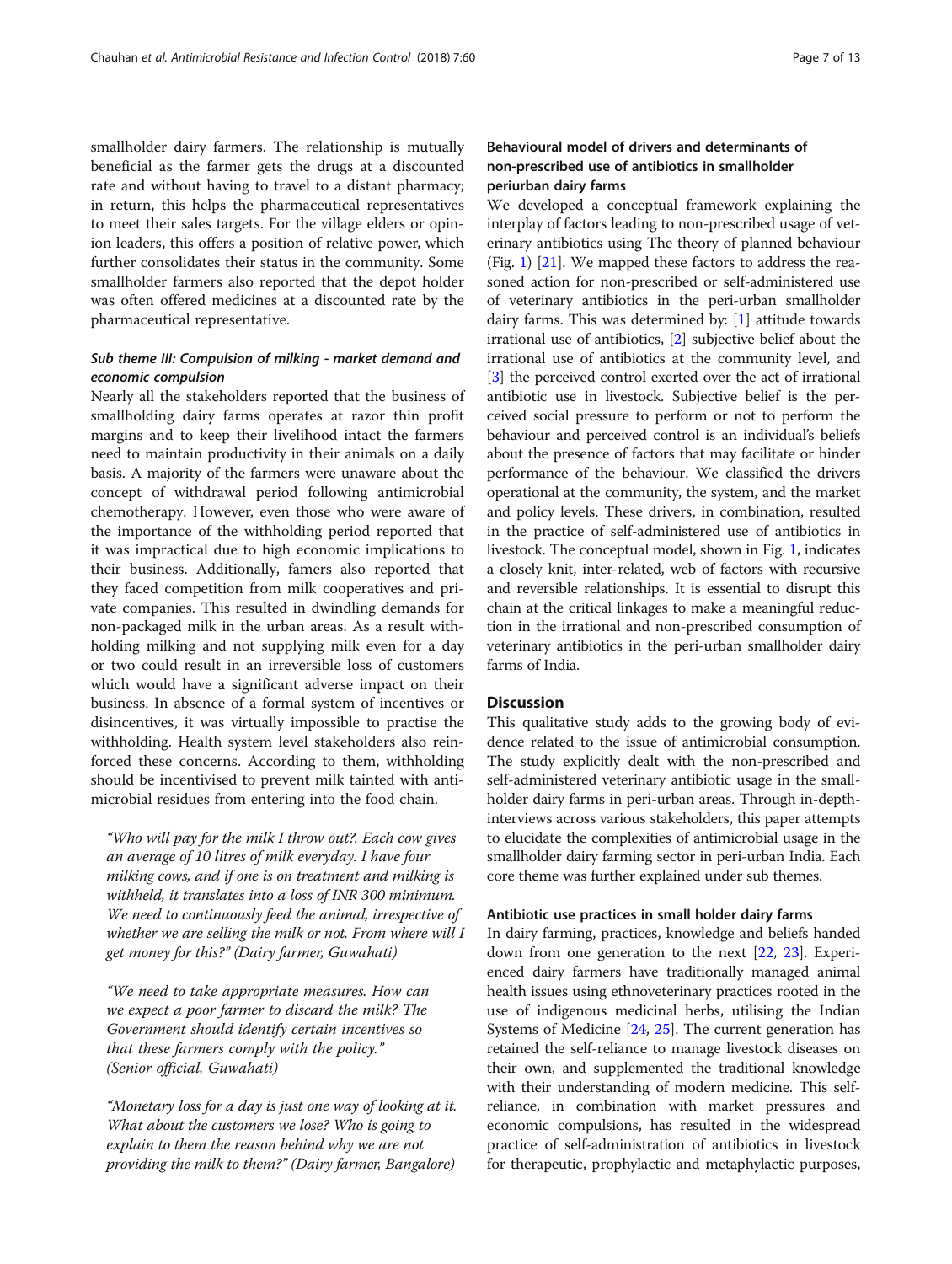<span id="page-7-0"></span>

of planned behaviour, a diagrammatic representation of different individual, health system and policy level drivers affecting antimicrobial usage in small holder dairy farms

thus augmenting the risk of emergence of AMR (Fig. 2). Along with easy over-the-counter access to antibiotics, often without any prescriptions, or with invalid prescriptions, or with prescriptions from unlicensed practitioners, there is a fertile socioeconomic backdrop encouraging irrational use of antibiotics in livestock held by peri-urban smallholder farmers. Irrational use of antibiotics is further fuelled by veterinarians who are more influenced by social expectations than by scientific reasoning, as has been the case with human antibiotics prescribing practices [\[26\]](#page-12-0).

## Drivers of antibiotic usage in Peri-urban smallholder dairy farms

The following key drivers directly influence the irrational usage of veterinary antibiotics: (a) direct marketing of veterinary antibiotics to consumer; (b) enabling of informal prescribers and caregivers to fill the gap created by inadequate coverage of veterinary services; (c) failure to regulate informal antibiotic supply chains in the community through drug depots and unfettered access to drug distributors; and (d) low literacy levels and poor awareness of antibiotics and the role they play in animal and human health.

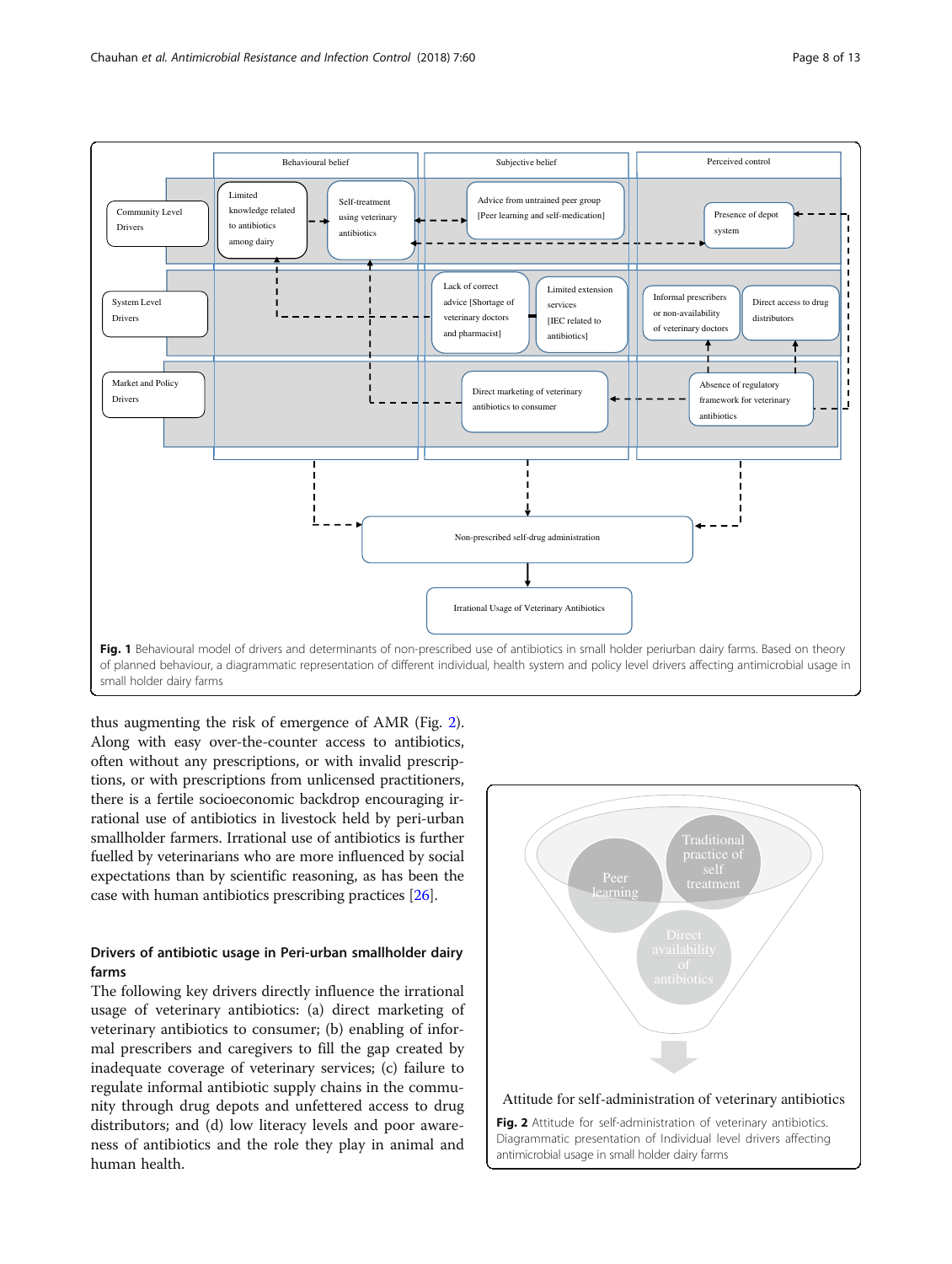#### a. Direct Marketing of Veterinary Antibiotics to consumer

Although direct marketing and selling drugs without prescriptions is illegal in India, there are several loopholes in the existing regulatory provisions which have failed to keep up with the changing technological and socioeconomic milieu [\[27\]](#page-12-0). Direct-to-Consumer Pharmaceutical Advertising (DTCPA) is a heavily debated issue which remains strongly regulated and closely monitored in developed countries [[28](#page-12-0)]. In the present study, some interesting facets with elements of DTCPA emerged as drivers of antibiotic use in livestock. Several veterinarians, pharmacists, and dairy farmers reported being approached by representatives of pharmaceutical companies advertising their products, some of which were veterinary antibiotics. Additionally, several respondents reported receiving free samples of the products. It is likely that bypassing the formal drug value chain (Fig. 3) by using informal channels of drug distribution, geared towards building a user base, further resulted in an irrational drug distribution (Fig. [4](#page-9-0)), increased the profit margins for the individual representatives who are usually required to meet time-bound sales targets [[29](#page-12-0), [30\]](#page-12-0). A previous study reported that the pharmaceutical companies do not impose the same influence in veterinary practice as in human [\[31](#page-12-0)]. However, the evidences from the current study strongly suggests pharmaceutical companies as potential influencer behind non-prescribed use.

## b. Lack of qualified veterinarians and the role of informal caregivers

Use of veterinary antimicrobials without veterinarian consultation was reported in past with 87% and 38% among urban and rural farmers, respectively [[32\]](#page-12-0). However, study did not report the drivers responsible for this. In the current study, a universal finding was the scarcity of trained veterinarians to cater for the animal health needs. There was significant convergence of all stakeholders on this matter. This is in concurrence with previous reviews on the veterinary capacity in the nation, which clearly demonstrated India's constrained veterinary service delivery and the need to meet the scarcity through a systematic assessment of the human resources, both in terms of the number as well as the competence of the workforce, followed by the establishment of new veterinary colleges and other institutions to bridge the human resources gap [[33](#page-12-0)–[35](#page-12-0)].

In addition to the perceived shortage of veterinarians, in the present study, informal interactions also revealed that the veterinarians are more interested in private veterinary practice, which is oriented towards treating pet animals (Mostly, dogs, cats, rabbits and birds.), in contrast to the government sector facilities which had a stronger focus on livestock. This is likely to be a factor promoting the informal or unauthorized (para-vet/veterinary field assistants etc.) prescriber network, which endeavours to

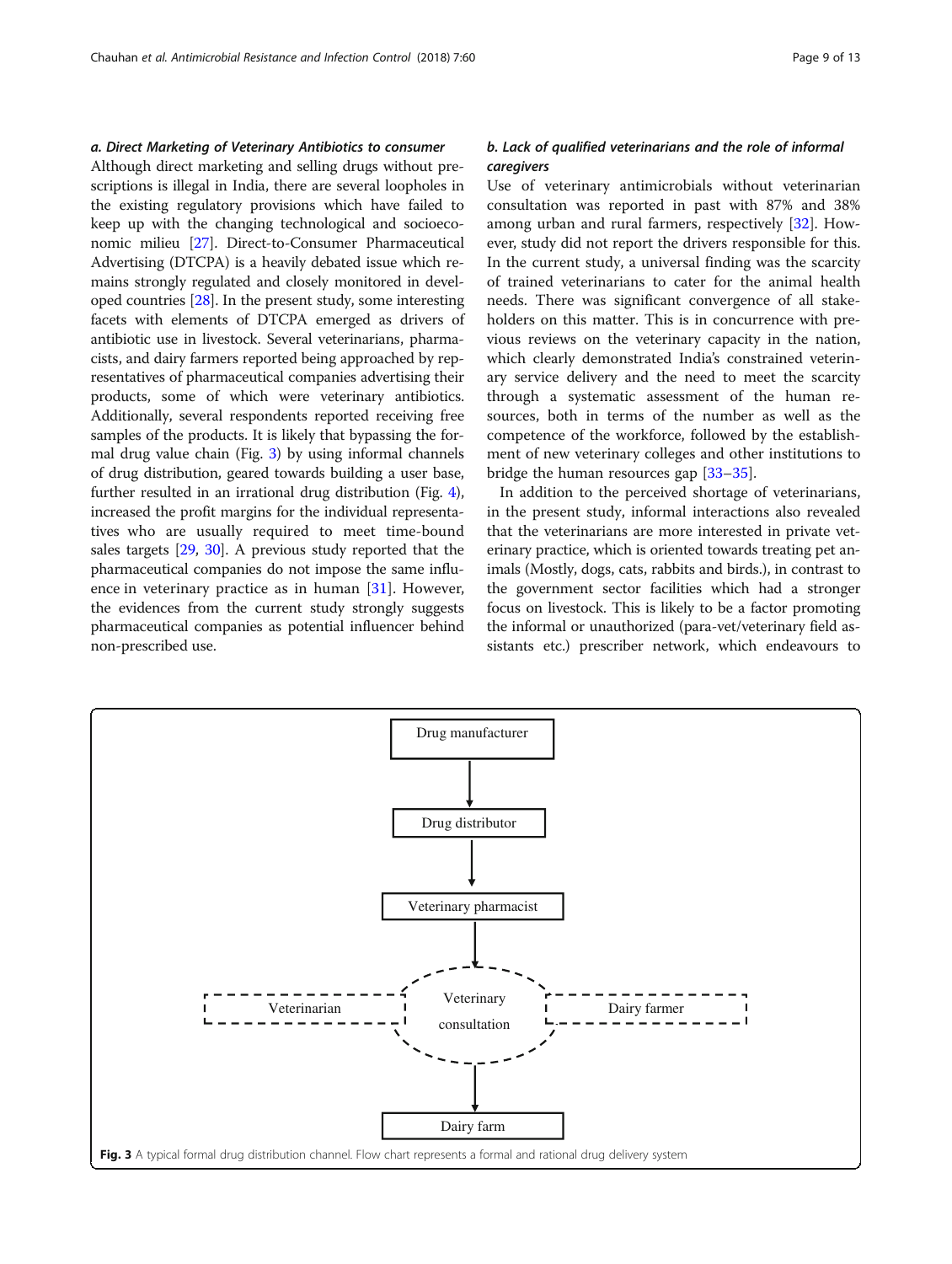<span id="page-9-0"></span>

reach the underserved population. Similar finding was reported in an earlier study conducted among veterinary doctors in south eastern part of India [\[31\]](#page-12-0). Study reported that veterinary doctors perceives that prior prescription by unqualified prescribers was influencing antimicrobial prescriptions for animals. Recent study in northern India reported low level of knowledge among para-vet about antibiotic resistance and its public health impact [\[36\]](#page-12-0). The use of antibiotics not prescribed by a veterinarian, or the use of antibiotics from non-accredited sources was frequently reported in different parts of the world [\[37\]](#page-12-0). However, no single study has explained the interplay of different drivers at different levels potentially responsible for the non-prescribed usage of veterinary antimicrobials.

The shortage of trained and licensed pharmacists was also identified to be an issue by some state-level stakeholders. The pharmacist has a vital role to play in limiting access to antibiotics and providing proper guidance to care-seeking farmers. It is essential to incorporate them within the ambit of community-based antibiotic stewardship efforts to reduce the unintended consequences of overuse and abuse of veterinary antibiotics [[38](#page-12-0)–[40](#page-12-0)]. The absence of adequately trained pharmacists could contribute to the nexus between non-licensed distributors and representatives of pharmaceutical companies. According to a report based on a survey conducted in the WHO European Member States, adequately trained pharmacists can act as gatekeepers to rational drug usage interventions and are uniquely positioned to influence prudent antibiotic consumption [[41\]](#page-12-0). The shortage of such a vital component of the healthcare delivery system, is, therefore, of special concern.

#### c. Easy access through informal antibiotic supply chains

The depot system, direct accessibility of community opinion leaders to pharmaceutical representatives, and easy access to over-the-counter antibiotics represents an informal supply chain through which the dairy farmers may access antibiotics and other veterinary drugs. The dairy farmers preferred this informal supply chain as well, since it provides direct access to medications perceived to be effective, without the accompanying costs, both in terms of money and time, of consulting a veterinarian. Similar findings were reported in a study from Peru where farmers preferred prescription as well as purchase of drug from other channels such as direct purchase from pharmacies and feed-store vendors [\[42\]](#page-12-0). Consequently, the farmers often contacted the pharmaceutical representatives directly when they needed to explore options for treating their animals.

Another phenomenon which raised concerns is the depot system. An elderly or experienced farmer, who often happened to be the opinion leader in the community, was approached by the pharmaceutical representatives, and provided sample medications to distribute to neighbouring farmers. The possibility remained that such informal routes, in addition to encouraging irrational use, could also promote multi-drug use or use of supra-therapeutic doses, as the elderly farmers would want to ensure clinical success and consolidate their position in the social hierarchy. A further consequence of the unregulated access to the supply chain of veterinary antibiotics is the repeated use of the same drug for different clinical conditions even if the underlying pathophysiology is different and warrants a different therapeutic approach.

## d. Poor literacy, low level of education and low level of awareness

Access to information has been cited to be an important factor in promoting equity in healthcare [[43](#page-12-0), [44\]](#page-12-0). Building awareness about antibiotics has been identified as one of the key strategic objectives espoused by the World Health Organization (WHO) in its global action plan to contain AMR [[45](#page-12-0)]. In the present study, an additional layer of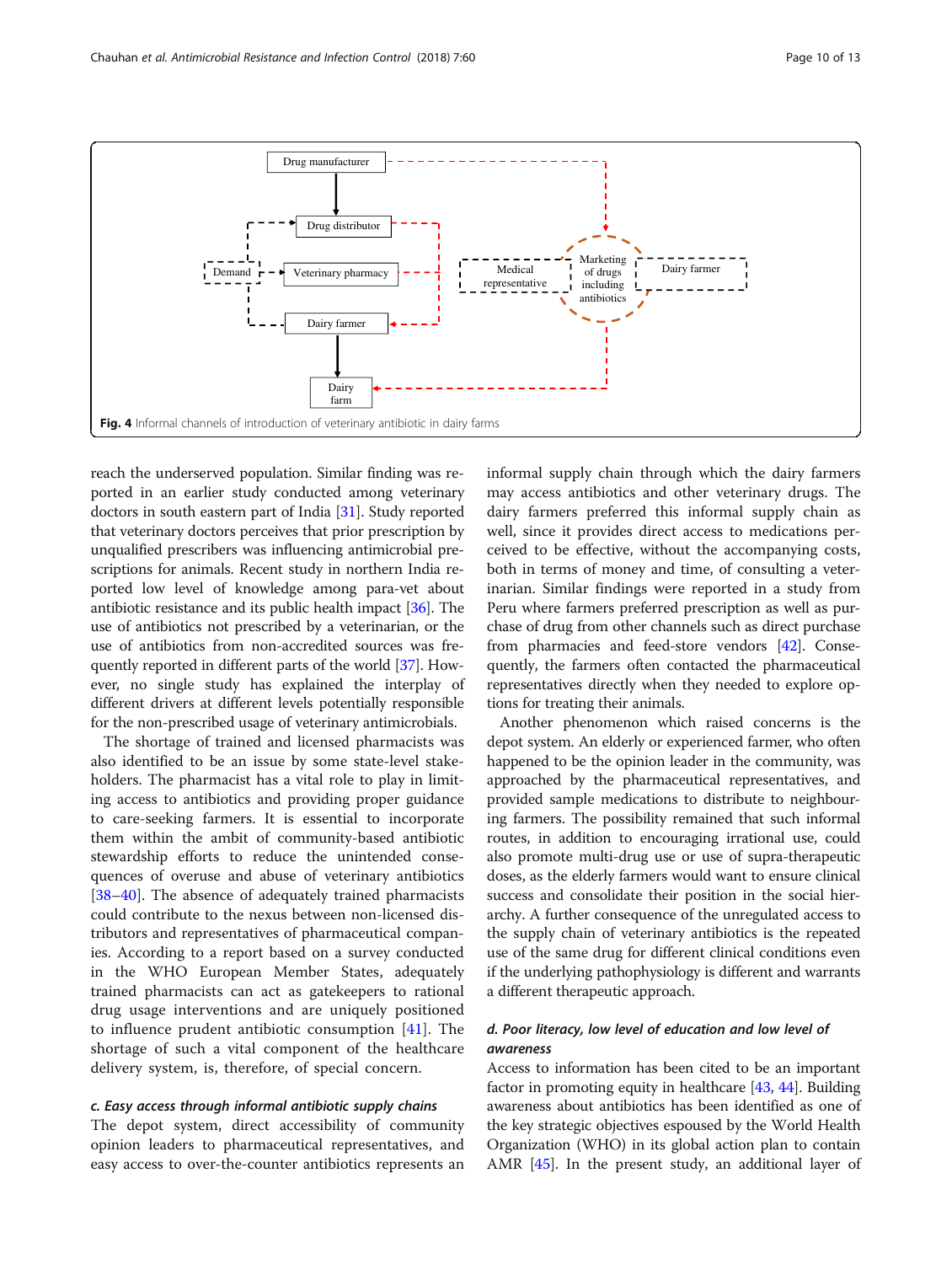complexity was added to irrational antibiotic use by periurban smallholder dairy farmers because of the relatively low levels of literacy and awareness, which has been previously reported by studies conducted in similar settings [[46](#page-12-0), [47](#page-12-0)]. This implies that the farmers might be unable to interpret complex medical information even if they have access to it. This assertion receives endorsement from the veterinarian input that farmers are often unable to comprehend why a drug is inappropriate for a given clinical scenario, even when symptoms mimic a previous episode where the same drug was prescribed.

The veterinarians also admitted that there is a definite "pull" from farmers who insist on antibiotics for illnesses where they may not be recommended; they preferred a shorter course of more expensive or newer antibiotics over a recommended, longer regimen. Similar findings were reported in a previous study from New Zealand, where 22% of the veterinary doctors admitted that their prescribing decision was influenced by non-clinical reasons such as farmers' preferences [[48](#page-12-0)]. Similarly, veterinarians reported 'external pressures', such as pressure from clients, legislation and public perception, strongly influence their antimicrobial prescribing behaviour [\[49](#page-12-0)]. Limited or no evidence is available to compare the findings in this context from India. Farmers interacted more often with pharmaceutical representatives or informal practitioners, who are likely to be more amenable to giving in to such demands. This could potentially lead to a vicarious pressure on veterinarians to prescribe per the farmers' wishes to retain their patients. Longer duration of therapy could result in adverse economic implications for the farmers, hence, when such a course is recommended at government hospitals or licensed veterinarians, they risk losing their credibility with the farmers unless the farmers are adequately informed and counselled. These perverse financial forces could distort prescription practices even in the formal clinical systems, resulting in inappropriate use or overuse of antibiotics.

Though there is limited evidence related to the market pressures on smallholder dairy farmers contributing to compulsion to milking and overlooking the issue of withholding, the current study indicates that in the absence of quality-based incentives, farmers have no motivation to withhold milking cattle undergoing antimicrobial chemotherapy. Nearly all farmers reported a very small profit margin and the compulsion of milking to ensure solvency. There is a small, but growing body of published evidence, advocating for incentives to ensure milk quality. These incentives should be deployed in addition to IEC activities focussing on the improvement of mammary health, milk hygiene and safety was envisaged [\[50\]](#page-12-0).

The lack of outreach activities, targeting the information needs of the community further deepened the crisis of misinformation in the farmers. This pattern of antibiotic

misuse was further stimulated by the sense of control that most traditional dairy farmers felt they had on the farming process (unpublished findings, "Stakeholder mapping and analysis in peri-urban dairy farms of India", Manish Kakkar). A typical finding was the creation of a depot system. This was seen to be a recursive issue, since the presence of a depot system encouraged farmers to selfadminister antibiotics, and the depots were sustained by the continued interest of farmers in having quick access to medications, by-passing the somewhat onerous conventional animal healthcare system. This also created a perverse peer-support group, which functioned to propagate the misinformation about antibiotics and their utility, further ensuring their entrenchment in the community [[51](#page-12-0)]. National Livestock Mission (NLM) could be a platform to engage the dairy farm owners to raise awareness related to prudent use of veterinary antimicrobials [\[52](#page-12-0)]. The mission has national presence and is supported by the central government. The current objective of the sub-mission in context to IEC involves increased awareness among all stakeholders involved in the animal husbandry sector regarding scientific methods of rearing, susceptibility to disease, vaccination, breed improvement, animal nutrition, schemes implemented by various agencies and support for Livestock Extension at various levels. An evidence-based intervention package related to knowledge on antibiotics, need for using prescribed antibiotics, adherence to prescribed therapy and observing withholding period can be incorporated in the revised NLM IEC strategies [\[52\]](#page-12-0).

In addition to the centrally run schemes and missions, there are schemes under the state governments which aim to attract smallholders into the supply cycle to provide increased returns for their produce, thus stimulating production and encouraging the uptake of improved technologies. Inclusion of rational use of veterinary antibiotics as an objective under the awareness programme might result in changing the risk practices of dairy farmers with respect to veterinary antimicrobial consumption [[53](#page-12-0)]. Similarly, other programmes like the National Programme for Bovine Breeding and Dairy Development (NPBBD), which was initiated in February 2014, could be used as a platform to raise awareness related to veterinary antimicrobial use among smallholder dairy farmers, as well as strengthening the laboratory screening facility of residues in [[54\]](#page-12-0).

#### Limitations of the study

A very small number of state-level civic officials were involved in this study. Notwithstanding this, the limited number provided rich and meaningful data as the respondents who participated had decades of experience in animal husbandry and veterinary medicine. IDI with dairy farmers were performed in the local languages and then translated into English. Despite the rigorous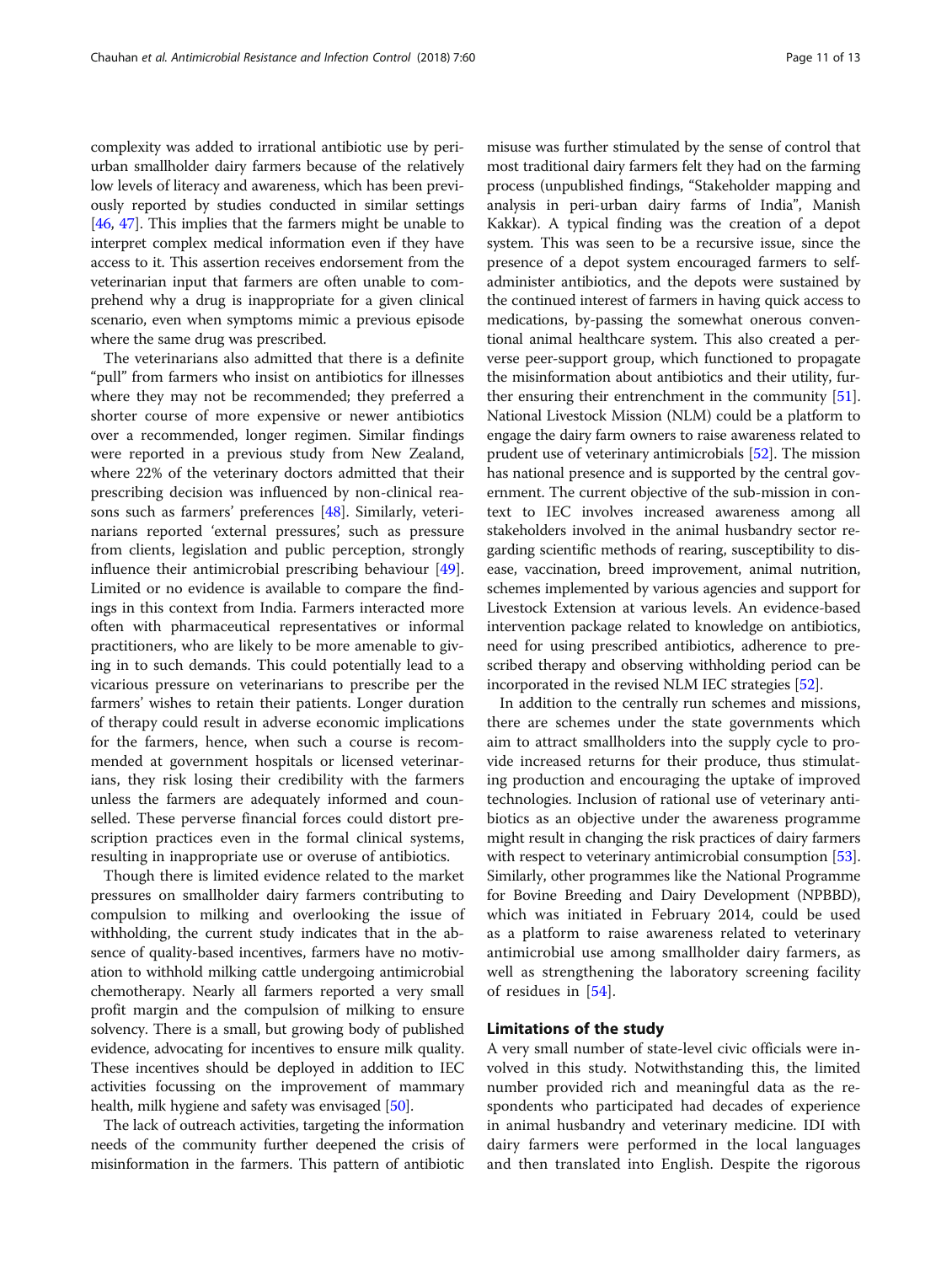<span id="page-11-0"></span>verification process, some subtle nuances might have been missed during the verbatim transcribing.

#### Conclusion

The current study identifies several factors which come together to determine the use of antibiotics in the smallholding dairy farms located in peri-urban fringes of Indian cities. The qualitative nature of the enquiry provides us with unique insights which are difficult to identify using the traditional quantitative surveillance approaches. In this study we explore the social biography of antibiotics, as they find their way through formal and informal routes, into the peri-urban smallholder dairy farms, often in the form of irrational, non-therapeutic, sub- or supratherapeutic usage.

The study concludes that in the presence of weak veterinary care infrastructures with limited outreach activities, severe human resource limitations, poor legislative and regulatory oversight, and limited knowledge and awareness of the role of antibiotics in consumers, it would be difficult to combat the issue of emergent antibiotic resistance. Interventions such as community awareness programmes related to veterinary antibiotics, establishing an effective drug distribution policy, imposing penalties on defaulters, and strengthening of veterinary human resources both in terms of quantity as well as competence is required to address the issue adequately.

#### Abbreviations

AMR: Antimicrobial Resistance; DTCMVA: Direct to Consumer Marketing of Veterinary Antibiotics; DTCPA : Direct to consumer pharmaceutical advertising; IEC : Information Education Communication; MR : Medical Representative; VFA : Veterinary Field Assistants; WHO : World Health Organization

#### Acknowledgements

We thank site partners (Assam Agriculture University, Karnataka Veterinary Animal and Fisheries Sciences University and Guru Angad Dev Veterinary and Animal Sciences University) for facilitating the field interviews. We would also like to thank team members of Centre for Rural Development (CRD) and BHOOMI sustainable development society, non-governmental organizations for coordination and facilitating the field interviews.

#### Funding

This study was part of a larger project supported by International Development Research Centre, Canada grant (No.107344–001).

#### Availability of data and materials

Interview transcripts are available on request from the corresponding author.

#### Authors' contributions

MK, DG, MSG and ASC conceived the study design. ASC and MSG contributed in acquisition of data. ASC, MSG, PC and JL contributed in analysis and interpretation of data. ASC, MSG, MK, PC contributed in drafting the manuscript. All authors read, reviewed and approved the final manuscript.

#### Ethics approval and consent to participate

Signed consent was obtained from all participants prior to data collection and after explaining the nature of the study in detail as well as answering any questions that any of the participants had. The study received ethical approval from the ethics committee of the Public Health Foundation of India (TRC-IEC-219/14). Local field partners who were veterinary colleges obtained

specific regulatory permissions from their colleges required for the conduct of the study in their site.

#### Competing interests

The authors declare that they have no competing interests.

#### Publisher's Note

Springer Nature remains neutral with regard to jurisdictional claims in published maps and institutional affiliations.

#### Author details

<sup>1</sup>Public Health Foundation of India, Plot 47, Sector 44, Gurgaon, Haryana 122002, India. <sup>2</sup>Department of Public Health Sciences, Faculty of Medicine, University of Liège - Hospital District, Hippocrates Avenue 13 - Building 234000, Liège, Belgium. <sup>3</sup>Indian Institute of Public Health, Gurgaon, Haryana 122002, India. <sup>4</sup>Centre for Research and Action in Public Health (CeRAPH), University of Canberra, Building 22, Floor B, University Drive, Bruce ACT 2617, Australia. <sup>5</sup>Indian Council of Medical Research, Division of Epidemiology National Institute of Cholera and Enteric Diseases, Kolkata 700010, India. 6 International Livestock Research Institute, Nairobi 30709-00100, Kenya. 7 Zoonosis Science Laboratory, Uppsala University, Po Box 582, Uppsala SE-751 23, Sweden. <sup>8</sup>Department of Clinical Sciences, Swedish University of Agricultural Sciences, PO Box 7054, Uppsala SE-750 07, Sweden.

#### Received: 4 January 2018 Accepted: 24 April 2018 Published online: 02 May 2018

#### References

- 1. Ministry of Finance. Prices, agriculture and food management. Economic survey volume II. 1st ed. New Delhi: Government of India; 2015. p. 89–123.
- 2. Singh R, Kumar P, Woodhead T. Smallholder contributions to agriculture: Smallholder farmers in India: Food security and agricultural policy. Thailand: RAP publications; 2002. p. 5.
- 3. Agricultural Census Division. Agriculture Census 2010–2011: All India report on number and area of operational holdings. New Delhi: Agricultural Census 2010–11; 2014.
- 4. Census of India. Government of India. India: Office of the Registrar General & Census Commissioner. Available from: [http://www.censusindia.gov.in/](http://www.censusindia.gov.in/2011census/PCA/A2_Data_Table.html) [2011census/PCA/A2\\_Data\\_Table.html.](http://www.censusindia.gov.in/2011census/PCA/A2_Data_Table.html)
- 5. Chatterjee P, Kakkar M, Biswas T. Cities: new fringes to act as safety nets. Nature. 2016;540(7631):39–9.
- 6. Wolfenson KDM. Coping with the food and agriculture challenge: smallholders' agenda preparations and outcomes of the 2012 United Nations conference on sustainable development (Rio+20). Rome: Food and Agriculture Organization; 2013.
- 7. Arias P, Hallam D, Krivonos E, Morrison J. Smallholder integration in changing food markets. Rome: Food and Agriculture Organization; 2013.
- 8. WHO. Antimicrobial Resistance: Global Report on surveillance [Internet]. World Health Organization. Geneva; 2014. Available from: [http://apps.who.int/](http://apps.who.int/iris/bitstream/handle/10665/112642/9789241564748_eng.pdf?sequence=1) [iris/bitstream/handle/10665/112642/9789241564748\\_eng.pdf?sequence=1](http://apps.who.int/iris/bitstream/handle/10665/112642/9789241564748_eng.pdf?sequence=1)
- 9. Marshall BM, Levy SB. Food animals and antimicrobials: impacts on human health. Clin Microbiol Rev. 2011;24(4):718–33.
- 10. Center for Disease Dynamics Economics and Policy, Global Antibiotic Resistance Partnership. Antibiotic Use and Resistance in Food Animals: Current policy and recommendations. Washington DC; 2016.
- 11. Kakkar M, Walia K, Vong S, Chatterjee P, Sharma A. Antibiotic resistance and its containment in India. Br Med J. 2017;358:j2687.
- 12. Ramakrishna Y, Singh R. Residual streptomycin in milk. A survey. Indian J Dairy Sci. 1985;38:148–9.
- 13. Unnikrishnan V, Bhavadassan MK, Nath BS, Ram C. Chemical residues and contaminants in milk: a review. Indian J Anim Sci. 2005;75(5):592-8.
- 14. Chand R, Bhavadasan M, Vijya G. Antimicrobial drugs in milk from southern India. Indian Dairym. 2003;55(3):154.
- 15. Grover CR, Bhavadesan M. Antibiotic residues in milk: a public health concern. In: National Conference on Food Safety and Environmental TOxins New Delhi: Centre for Science and Environment; 2013. p. 47.
- 16. Nirala RK, Anjana K, Mandal KG, Jayachandran C. Persistence of Antibiotic Residue in Milk under Region of Bihar, India. Int J Curr Microbiol Appl Sci. 2017;6(3):2296-9.